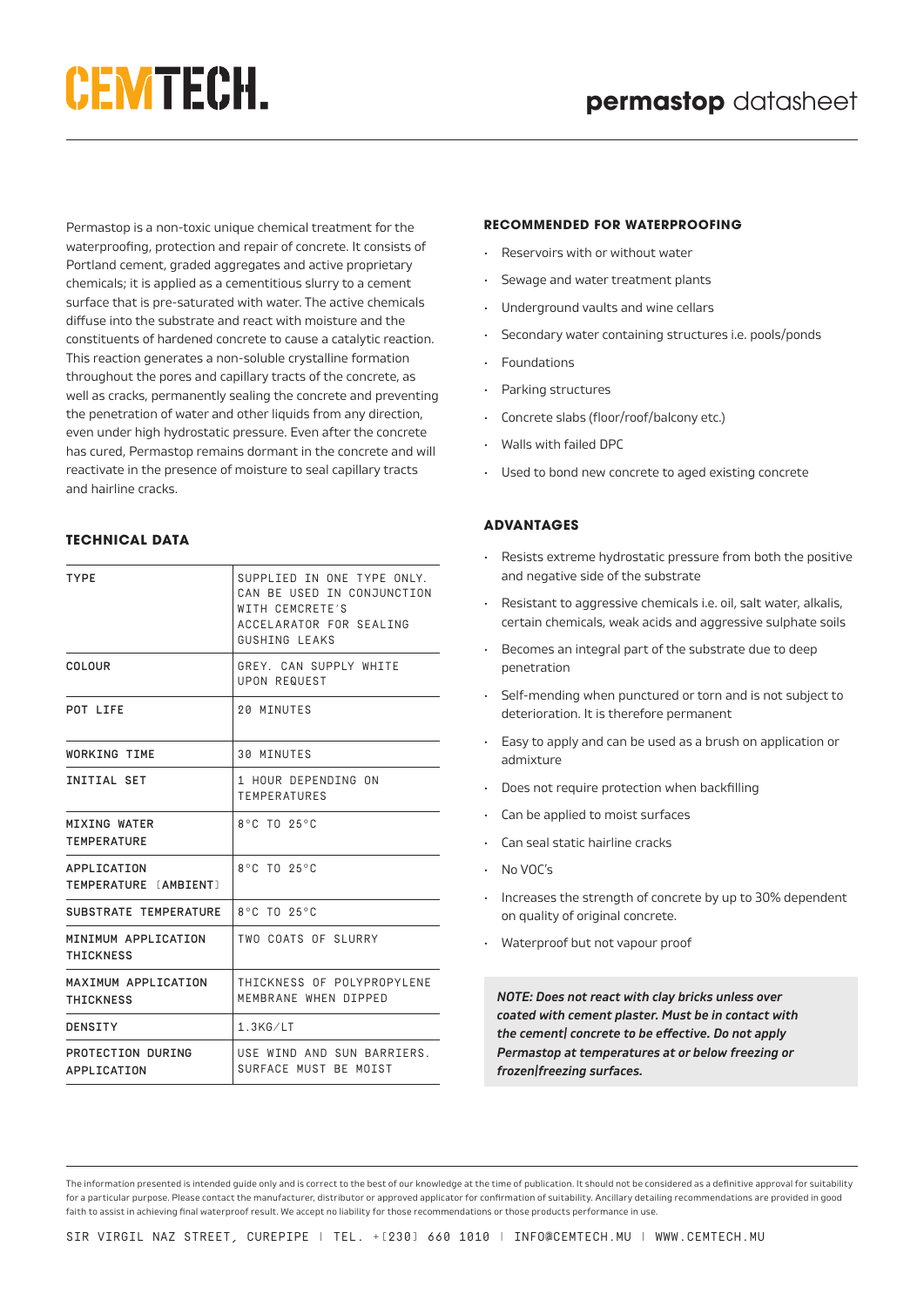# **CEMTECH.**

## **SPECIFYING**

"Cemcrete's Permastop to be applied in two coats with a 150mm block brush. All suspect moving joints or cracks to be repaired using "Joint Filling Mix" incorporating Permastop and covered using polypropylene membrane saturated with Permastop. (Refer to Cemcrete's Permastop Manual).

## **SPECIMEN FINISH**

A trial area should be treated on-site for the engineer's or architect's approval and to serve as a control sample to which the designated contractor should work.

## **SITE WORK**

#### **SURFACE PREPARATION**

Concrete/plastered surfaces to be treated must be clean and free of laitance, dirt, film, paint, coating or other foreign matter. Surfaces must also have an open capillary system to provide "tooth and suction" for Permastop treatment. A CSP-3 per the International Concrete Repair Institute Guidelines and Surface Profile Chips is recommended. If surface is too smooth (e.g. where steel forms are used) or covered with excess form oil (e.g. release agents) or other foreign matter, the concrete should be lightly sandblasted, water blasted, or etched with muriatic (HCL) acid. Organic growths can be removed by brushing with a solution of 1 volume household bleach and 3 volumes water. Allow 12 hours to kill spores then remove with a wire brush and water. This should be followed with an acid wash comprising a solution of 1 volume hydrochloric acid and 3 volumes water. Apply the acid solution using a white wash block brush from a plastic bucket and allow to react for at least 10 minutes then wire brush and flush with clean water. Projections should be chipped off and all cracks and joints cut out square and made good with "Joint Filling Mix" mixed as below. The concrete should be thoroughly saturated with water before application to aid in the passage of the chemicals through the capillaries of the concrete. Allow the surface to partially dry out then apply Permastop.

#### **MIXING**

| Slurry:            | To one volume water stir in two volumes<br>Permastop. Keep stirred and use all mixed<br>material within 20 min. Do not add water to<br>mixed material to restore workability. May be<br>spray applied.                                                                                                                                                                                                                                                                                                                                                             |
|--------------------|--------------------------------------------------------------------------------------------------------------------------------------------------------------------------------------------------------------------------------------------------------------------------------------------------------------------------------------------------------------------------------------------------------------------------------------------------------------------------------------------------------------------------------------------------------------------|
| Joint Filling Mix: | Mix one volume Permastop with one volume<br>clean plaster sand and bring to a thick plaster<br>consistency with clean water.                                                                                                                                                                                                                                                                                                                                                                                                                                       |
| Membrane:          | Mix as in slurry and dip membrane in slurry to<br>completely impregnate membrane.                                                                                                                                                                                                                                                                                                                                                                                                                                                                                  |
| <b>APPLICATION</b> |                                                                                                                                                                                                                                                                                                                                                                                                                                                                                                                                                                    |
| Slurry:            | To the damped surface brush on a liberal coat<br>of Permastop using a 150mm block brush or a<br>large distemper brush. A soft broom may be<br>used for application to floors. If two coats<br>are applied the second coat should not be<br>commenced until the first has set for 30<br>minutes but no later than 90 minutes after<br>the application of the last coat of Permastop.<br>We recommend a plaster or topping mix<br>comprising either Cemcrete's Water Repellent<br>Cement or at least Cemcrete's Waterproofing<br>Compound.                           |
| Joints:            | To clean out joints/cracks apply one coat neat<br>slurry mix, and then within 90 minutes fill<br>with "Joint Filling Mix" as above.                                                                                                                                                                                                                                                                                                                                                                                                                                |
| Membrane:          | Lay impregnated membrane over area to<br>be covered and use paint brush to smooth<br>out and flatten membrane.                                                                                                                                                                                                                                                                                                                                                                                                                                                     |
| Gushing Leaks:     | Open concrete at place were water is pouring<br>out to a cavity of about 40mm3. Grout in<br>place a piece of old hose pipe using "Joint<br>Filling Mix" mixed with Permastop Accelerator<br>instead of only water. Once water has been<br>lead away from surface of concrete, continue<br>to waterproof rest of concrete. When set and<br>all is waterproofed except water flowing<br>from pipe, remove pipe by twisting and<br>immediately fill with a plug of jointing mix<br>mixed with the accelerator. Use rubber gloves<br>if contact with skin is expected. |

The information presented is intended guide only and is correct to the best of our knowledge at the time of publication. It should not be considered as a definitive approval for suitability for a particular purpose. Please contact the manufacturer, distributor or approved applicator for confirmation of suitability. Ancillary detailing recommendations are provided in good faith to assist in achieving final waterproof result. We accept no liability for those recommendations or those products performance in use.